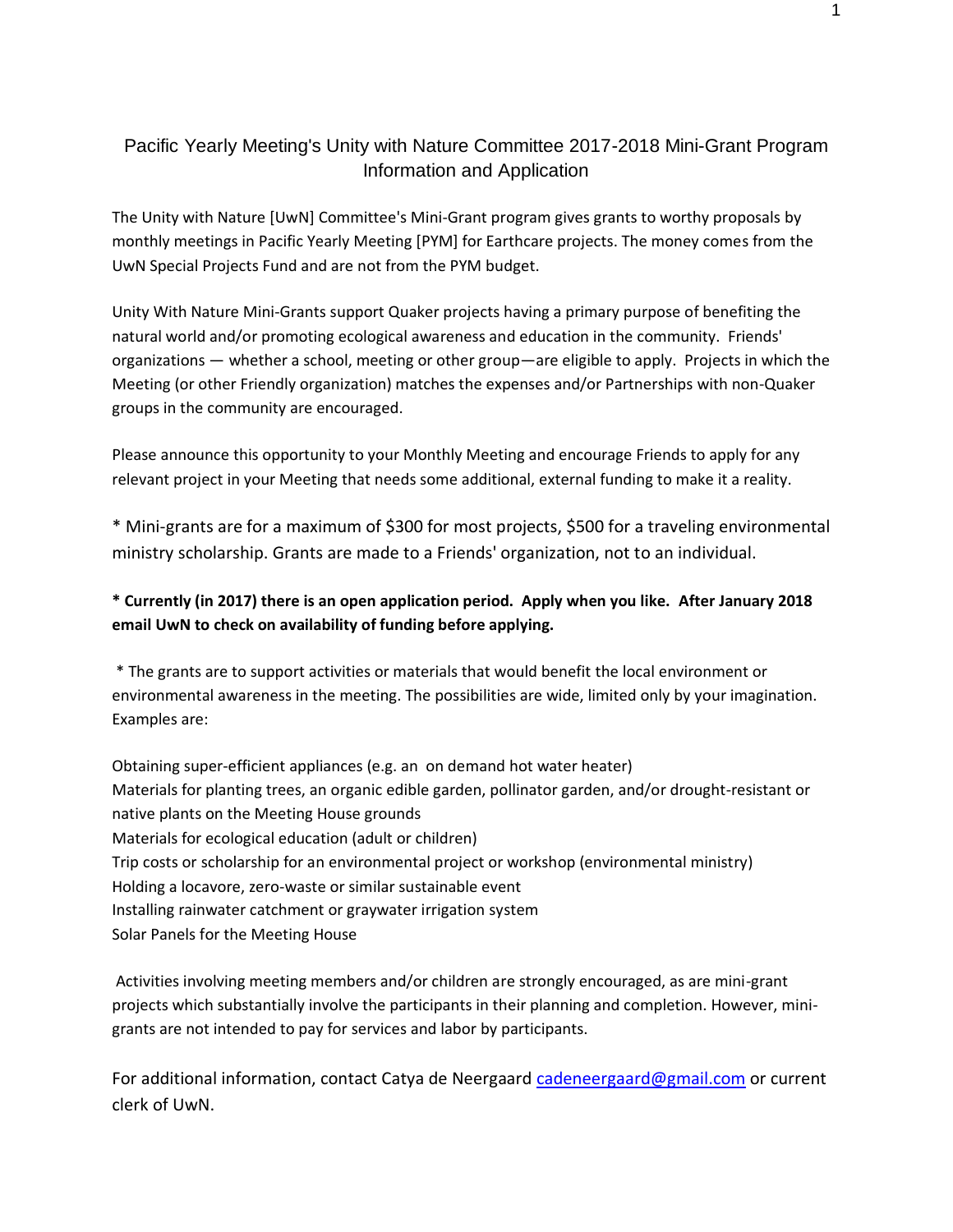PYM Unity With Nature Committee Mini-Grant Application 2017-2018

Please complete the application form below.

Please provide the following information and attach a full project description, including 1) an itemized budget,

2) a concise and complete description of activities, and

3) a timeline for completion.

Lastly, email these documents to Catya de Neergaard: [cadeneergaard@gmail.com](mailto:cadeneergaard@gmail.com) or current clerk of UwN. *Please only email your written documents in DOC, DOCX, TXT, or PDF formats. JPGs or GIFs etc are fine as visual formats. Other formats will not be able to be opened or considered.*

| (attach an additional page with more description, if you like)    |
|-------------------------------------------------------------------|
|                                                                   |
|                                                                   |
|                                                                   |
|                                                                   |
| Name of your Quaker Meeting, Quaker organization, and/or partners |
|                                                                   |
|                                                                   |
|                                                                   |